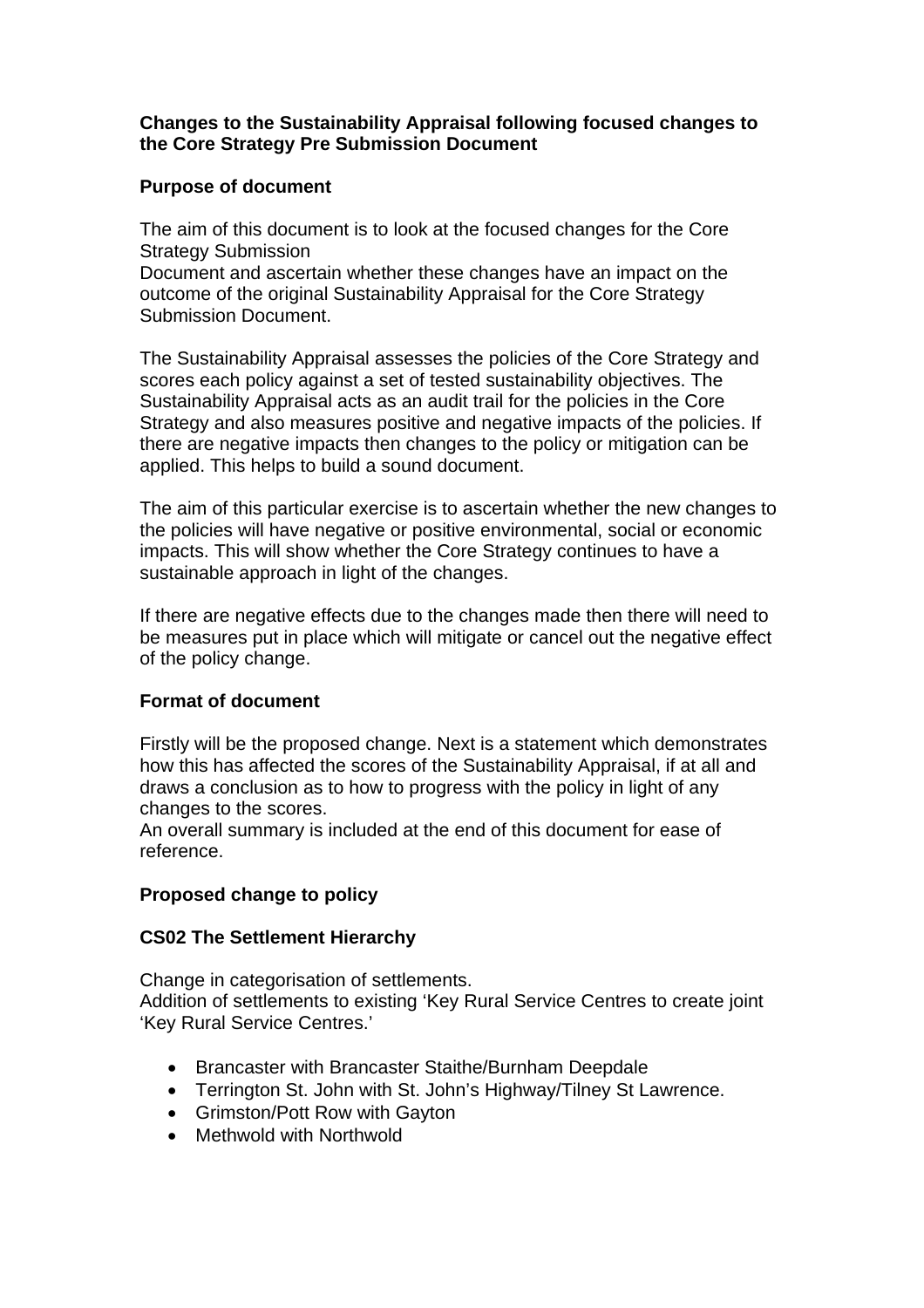Therefore, Brancaster Staithe, Burnham Deepdale, Pott Row and Northwold will change from

Rural Villages to joint Key Rural Service Centres.

Change in designation of Stoke Ferry from 'Rural village' to 'Key Rural Service Centre.'

Change in designation of the following settlements from 'Smaller villages and hamlets' to

'Rural Villages':

- Ashwicken
- Burnham Overy Staithe
- Flitcham
- Ten Mile Bank
- Tilney Fen End
- Walpole Marsh
- Walpole St Andrew
- Walpole Highway
- Wormegay

(note: Walpole Marsh/Walpole St Andrew and Walpole St Peter are now redefined as one Rural Village).

Change in designation of the following settlements from 'Rural Villages' to 'Smaller villages and hamlets':

- Nordelph
- Saddlebow
- Setchey
- Stow Bridge
- Tottenhill
- Wereham
- Wiggenhall St. Mary Magdalen.

Addition of previously unnamed settlements to the category 'Smaller villages and hamlets':

- Bagthorpe with Barmer
- **•** Barwick
- Choseley
- Fordham
- Little Massingham
- Ryston
- Stow Bardolph

Merge 'Rural Villages' Marshland St James with St Johns Fen End and Tilney Fen End to become one 'Rural village'.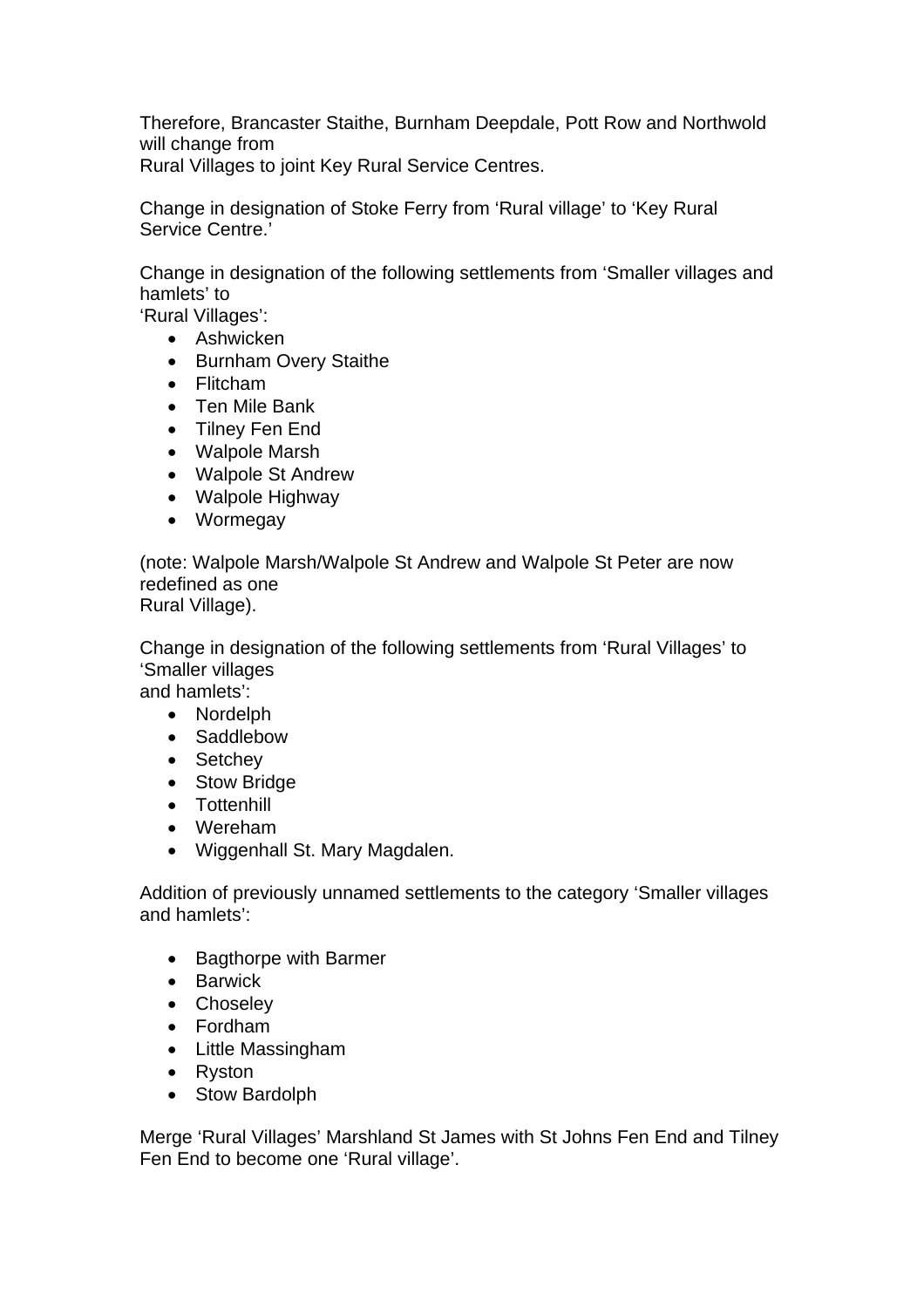Addition of settlement: Great Bircham to be joined with existing 'Rural Village' Bircham Tofts.

Deletion from 'Smaller villages and hamlets' the settlement: West Winch Mill.

### **Effects of policy change on SA**

The SA for the proposed Core Strategy has not looked at specific settlements when assessing the broad policy of strategic growth against SA objectives. Specific settlements will undergo an SA at the Site Specifics stage of the LDF process.

The new classification of the settlements Brancaster Staithe, Burnham Deepdale, Pott Row and Northwold and Stoke Ferry as key Rural Service Centres could mean slightly more development targeted in these areas than before. This will not affect the outcome of the SA score because there will continue to be mixed effects from developing in the smaller villages and towns outside of the three main towns in terms of impact on the environment. However, there will also be the positive impacts of improved access to services and creation of spaces which work well and look good. If one of these settlements had a particular issue which would constrain growth than the SA score would need to change. Brancaster Staithe and Burnham Deepdale are in the AONB and close to designated sites however this is covered in the SA through the Appropriate Assessment and the Green Infrastructure Strategy which will take into account all the settlements and the impacts development may have on them. Pott Row,

Northwold and Stoke Ferry are villages which have no real constraints to development which would cause the SA to change its score.

Change in designation of settlements Ashwicken, Burnham Overy Staithe, Flitcham, Ten Mile

Bank, Tilney Fen End, Walpole Marsh, Walpole St Andrew, Walpole Highway and Wormegay from 'Smaller villages and hamlets' to 'Rural Villages' would not mean a change to the SA because as before it has been considered that there will be further growth outside of the three main towns to meet the housing needs of the Borough. This will inevitably cause a mixed effect when considering the growth of some of the smaller villages and loss of greenfield land.

However, Rural Villages will not see the same level of growth as Key Rural Service Centres and therefore the impact will not be as significant if they were to change to this higher designation. Again these points are already considered in the original SA scoring.

Change in designation of settlements Nordelph, Saddlebow, Setchey, Stow Bridge, Tottenhill,

Wereham, Wiggenhall and St. Mary Magdalen from 'Rural Villages' to 'Smaller villages and hamlets' will mean that these settlements will see less targeted growth. In environmental

terms this will mean a more positive effect as less greenfield land will be used and there will be less disturbance from traffic, noise light etc. However it may also mean that these settlements will not benefit to the same degree from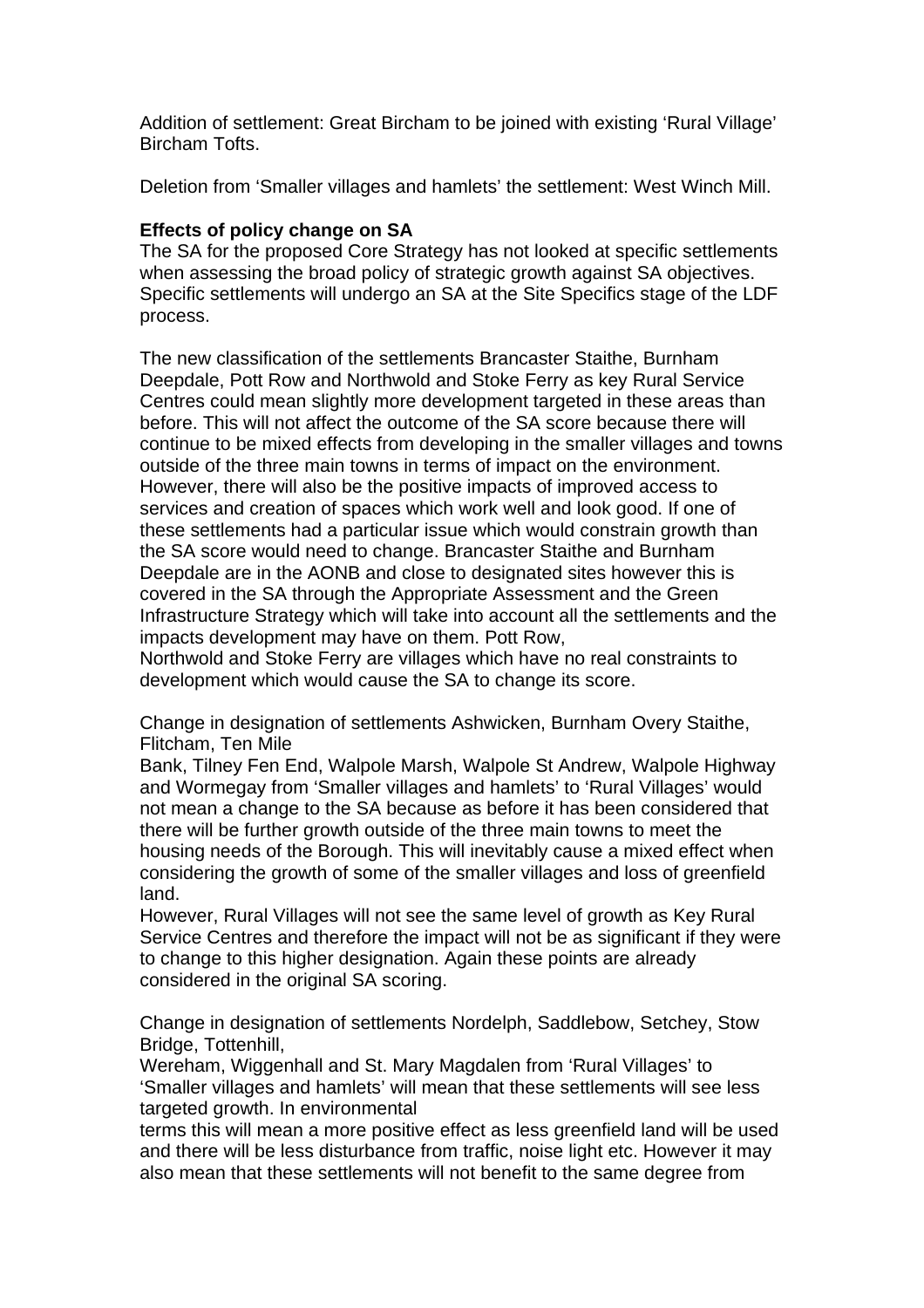increased services and facilities. Therefore the SA scores remain the same as before.

The Addition of previously unnamed settlements to the category 'Smaller villages and hamlets', Bagthorpe with Barmer, Barwick, Choseley, Fordham, Little Massingham, Ryston and Stow Bardolph will not cause a change to the SA scores as these small settlements will not see focused growth and therefore their size and function will not change.

Merge 'Rural Villages' Marshland St James with St Johns Fen End and Tilney Fen End to become one 'Rural village and Great Bircham to be joined with existing 'Rural Village' Bircham Tofts. Again this will not affect the final scores of the SA because there are no major constraints in these settlements and major growth will still be directed towards the main towns of King's Lynn, Downham Market and Hunstanton.

Deletion from 'Smaller villages and hamlets' the settlement: West Winch Mill. West Winch Mill is not considered a settlement area and therefore this will have no impact on the original SA score. The larger expansion to the south east of King's Lynn adjacent to West Winch will play a much larger role in the growth needs of the borough.

## **Proposed change to policy**

## **CS03 King's Lynn Area**

Fourth bullet point deletion of text "land south of Hardwick Narrows".

#### **Effects of policy change on SA**

This amendment to the policy is required to align more closely with the key diagram.

Because the amendment refers to the loss of a small section of land and there will be a continued focus on development in the King's Lynn area this does not affect the final outcome of the SA.

Therefore there is no change to this final score for policy CS03.

#### **Proposed change to policy**

#### **CS05 Hunstanton**

Within the 2nd paragraph and 1st bullet point of policy CS05 the policy will be amended to read-

• allocating up to 200 new dwellings to the east and/or south of the town.

#### **Effects of policy change on SA**

The SA for the proposed Core Strategy has not looked at specific settlements when assessing the broad policy of strategic growth against SA objectives. Specific settlements will undergo an SA at the Site Specifics stage of the LDF process.